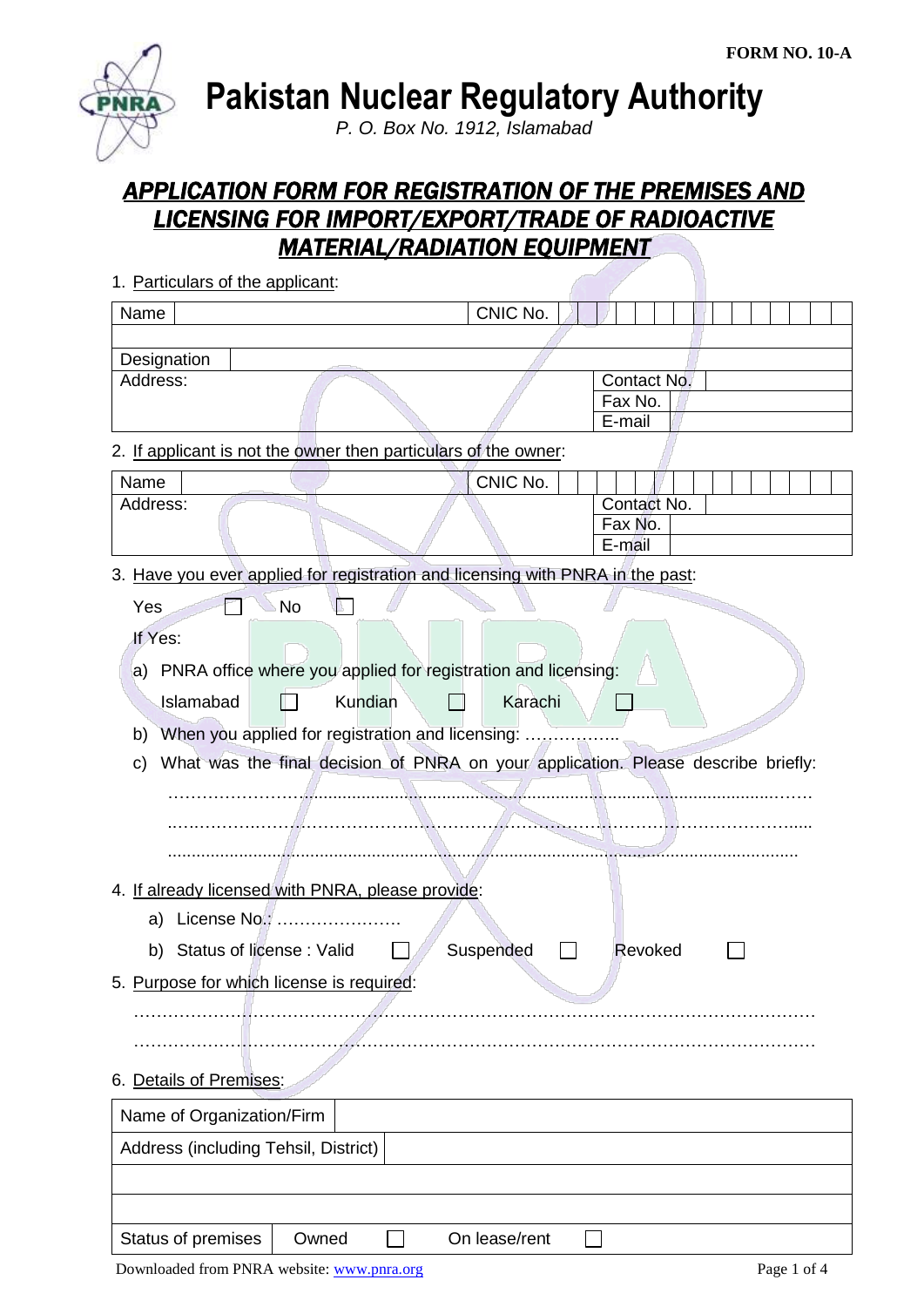### 7. Specifications of Radioactive Material/Radiation Equipment:

## a) Sealed Radioactive Sources (SRS)

| Radionuclide(s) | Source  <br>ID. No. | Model<br>No. | Manufacturer | Initial<br>Activity<br>with Date | Present<br>Activity<br>with Date | Country of<br>Origin | Physical<br>Form |
|-----------------|---------------------|--------------|--------------|----------------------------------|----------------------------------|----------------------|------------------|
|                 |                     |              |              |                                  |                                  |                      |                  |
|                 |                     |              |              |                                  |                                  |                      |                  |
|                 |                     |              |              |                                  |                                  |                      |                  |
|                 |                     |              |              |                                  |                                  |                      |                  |
|                 |                     |              |              |                                  |                                  |                      |                  |

## b) Unsealed Radioactive Sources (USRS)

| Radionuclide(s) | Manufacturer | Activity to be purchased | Country of Origin | Purpose |
|-----------------|--------------|--------------------------|-------------------|---------|
|                 |              | per month                |                   |         |
|                 |              |                          |                   |         |
|                 |              |                          |                   |         |
|                 |              |                          |                   |         |
|                 |              |                          |                   |         |
|                 |              |                          |                   |         |

## c) Radiation Generator

| Apparatus<br>Type | Sr./ID. No. | Model<br>No. |  | Manufacturer |  | <b>Maximum</b><br>Voltage (kV) |  | Maximum<br>Current (mA) | Origin | Country of |
|-------------------|-------------|--------------|--|--------------|--|--------------------------------|--|-------------------------|--------|------------|
|                   |             |              |  |              |  |                                |  |                         |        |            |
|                   |             |              |  |              |  |                                |  |                         |        |            |
|                   |             |              |  |              |  |                                |  |                         |        |            |
|                   |             |              |  |              |  |                                |  |                         |        |            |
|                   |             |              |  |              |  |                                |  |                         |        |            |

8. Particulars of Radiation Protection Officer(s)/Radiation Worker(s) etc.:

| Name | Designation   CNIC No. | Age | Qualification | Experience/Training |
|------|------------------------|-----|---------------|---------------------|
|      |                        |     |               |                     |
|      |                        |     |               |                     |
|      |                        |     |               |                     |
|      |                        |     |               |                     |
|      |                        |     |               |                     |

9. Maintenance/Testing of radiation generator:

|  |                                       |  | Whether the maintenance/testing of radiation apparatus/radioactive material will be |  |  |
|--|---------------------------------------|--|-------------------------------------------------------------------------------------|--|--|
|  | performed at the registered premises: |  |                                                                                     |  |  |

 $Yes \qquad \Box \qquad No$  $\overline{z}$ 

If yes, provide the information on radiation safety arrangement at the premises including personal monitoring:

……………………………………………………………………………………………………….. …........................................................................................................................................... ..............................................................................................................................................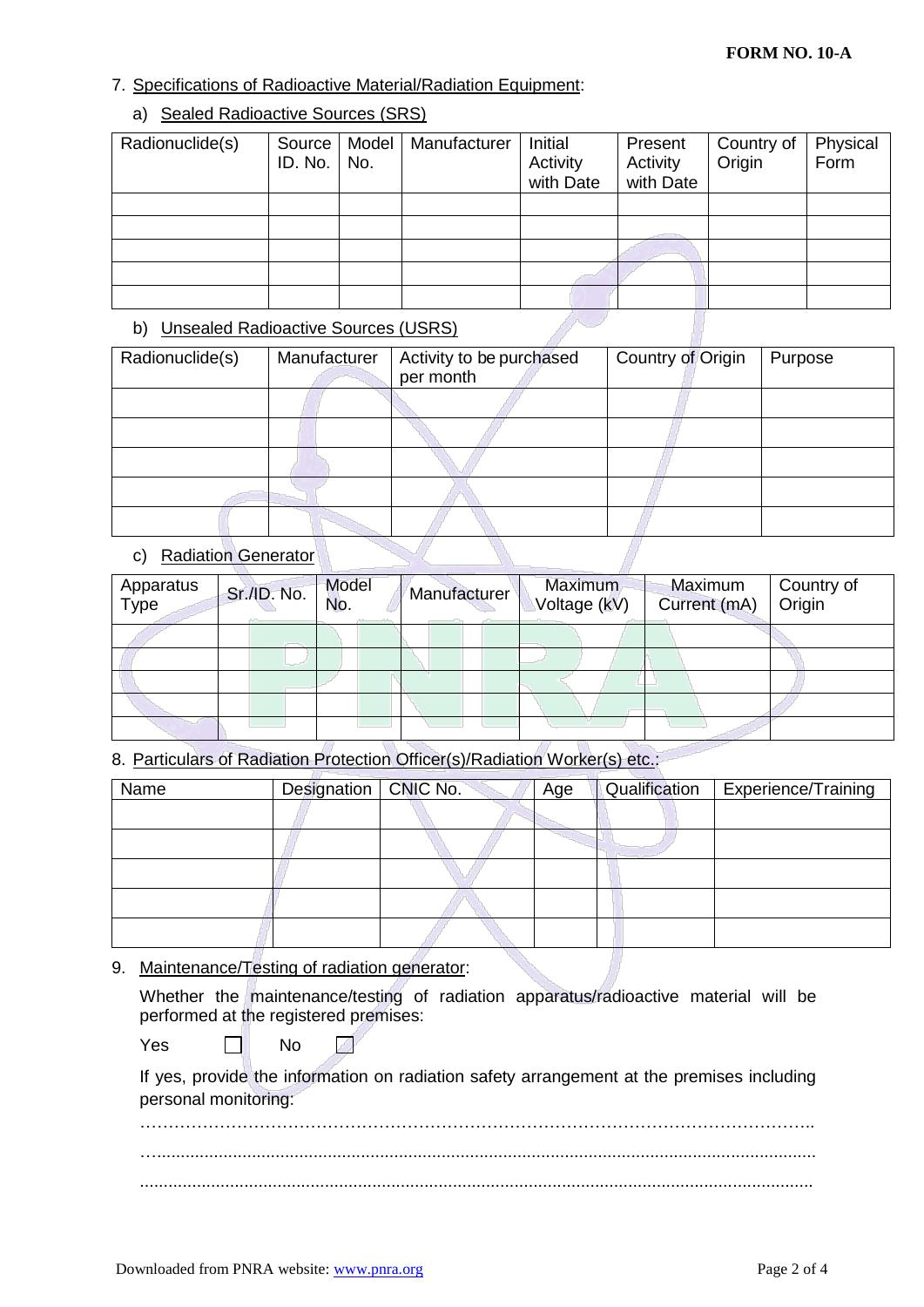#### 10. Arrangements for safe and secure transportation and storage of radioactive source(s):

………………………………………………………………………………………………………..

…...........................................................................................................................................

#### 11. Arrangements for personal dose monitoring:

- a) Type of Dosimeter (Film/TLD etc.): ....................................................................
- b) Dosimetry Service Provider Name: ....................................................................
- c) Frequency of Dosimeter Exchange for Dose Assessment: ................................

#### 12. Radiation monitoring instrument:

| Type<br>of<br>Instrument | Sr./ID.No. | Model<br>No. | Manufacturer   Radiation | Detected | Energy<br>& Dose<br>Range | Purpose<br>of the control<br>Monitoring | Date<br>of<br>Calibration |
|--------------------------|------------|--------------|--------------------------|----------|---------------------------|-----------------------------------------|---------------------------|
|                          |            |              |                          |          |                           |                                         |                           |
|                          |            |              |                          |          |                           |                                         |                           |
|                          |            |              |                          |          |                           |                                         |                           |
|                          |            |              |                          |          |                           |                                         |                           |
|                          |            |              |                          |          |                           |                                         |                           |

- 13. License Fee Information:
	- a) License fee may be submitted via **Askari Bank** (All branches). The Askari bank challan may be obtained from respective Regional Directorate or may be downloaded from:<https://www.pnra.org/bankChalan.asp>

OR

b) License fee may be submitted via Pay Order/Bank Draft in favor of **"Director Finance PNRA, Islamabad".** In this case, please provide the following details:

I, hereby, affirm that all the particulars given above are correct to the best of my knowledge and belief and I undertake to abide by the provisions of PNRA Ordinance - 2001, Regulations for the Licensing of Radiation Facility (ies) other than Nuclear Installation(s) - PAK/908, all other applicable PNRA Regulations, imposed license conditions and directives issued by the Authority from time to time including any guidelines or amendments/revisions issued thereto.

| Signature of the Owner: _ | Signature of the Applicant: ________________ |  |
|---------------------------|----------------------------------------------|--|
| Dated:                    | Dated:                                       |  |
|                           |                                              |  |
|                           | Seal of Office:                              |  |

 $\frac{1}{2}$  , and the set of the set of the set of the set of the set of the set of the set of the set of the set of  $\frac{1}{2}$  ,  $\frac{1}{2}$  ,  $\frac{1}{2}$  ,  $\frac{1}{2}$  ,  $\frac{1}{2}$  ,  $\frac{1}{2}$  ,  $\frac{1}{2}$  ,  $\frac{1}{2}$  ,  $\frac{1}{2}$  ,  $\frac{1}{2}$  ,  $\frac{1}{2}$  ,  $\frac{1}{2}$  ,  $\frac{1}{2}$  ,  $\frac{1}{2}$  ,  $\frac{1}{2}$  ,  $\frac{1}{2}$  ,  $\frac{1}{2}$  ,  $\frac{1}{2}$  ,  $\frac{1$